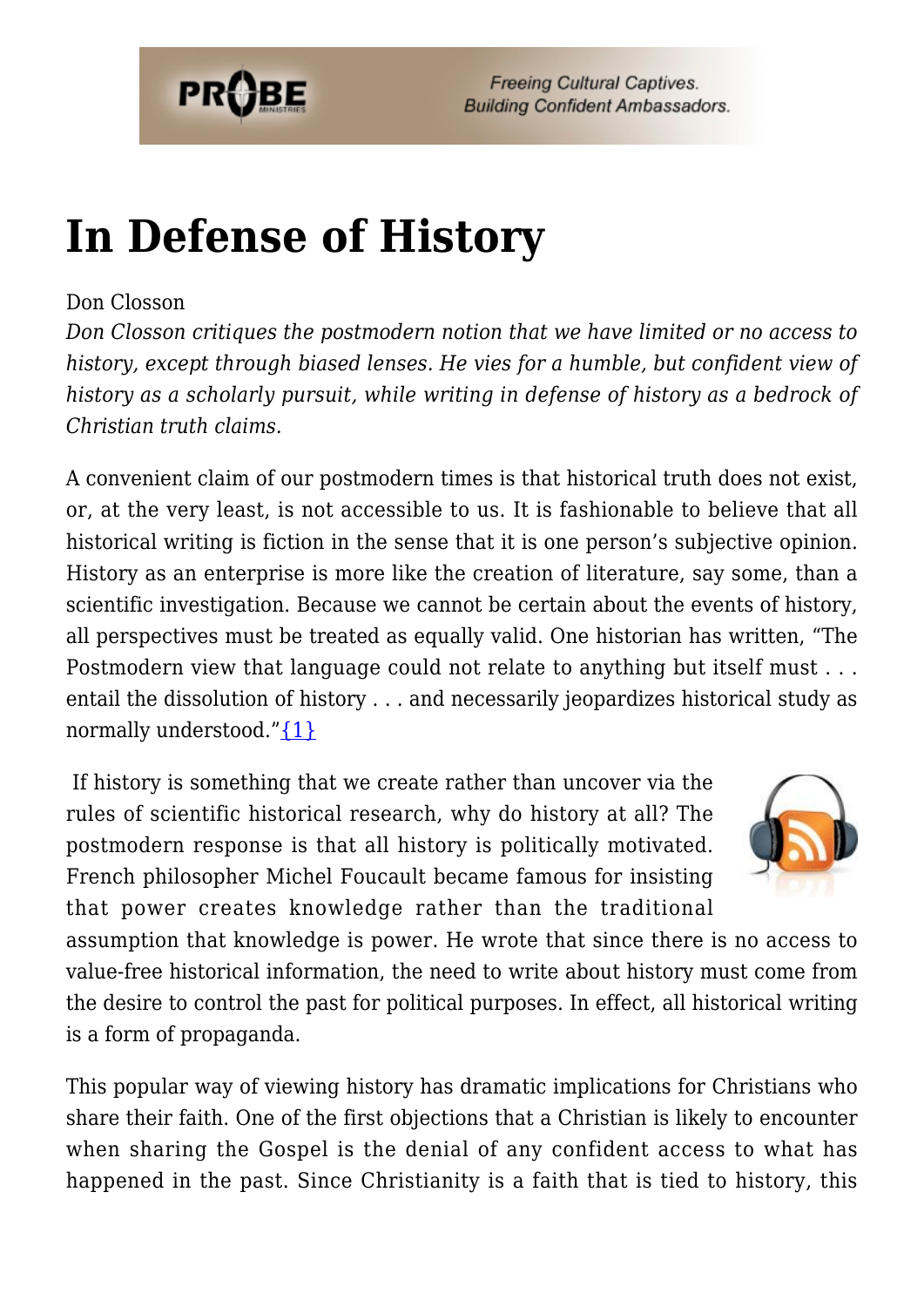

creates an immediate impasse. Paul says in 1 Corinthians 15 that if Christ has not been raised from the dead in a real historical sense, then our preaching is useless, our faith is futile, we are still in our sins, and we are to be pitied more than all men. Christian evangelists and apologists often point to the existence of archeological remains, ancient manuscripts, and written accounts of historical events in arguing that Christianity is a reasonable faith and that the Bible is a trustworthy and accurate account of the life of Christ. The Judeo/Christian tradition stands on the belief that God acts in history and that history reflects this divine incursion.

#### **The Argument Against History**

Until recently, students of history had two competing approaches to their craft to consider. One approach, represented by Sir Geoffrey Elton, argued that historians should focus on the documentary record left by the past in order to find the objective truth about what actually happened. These pieces of data are then used to construct a narrative of political events which, in turn, becomes the core of any serious historical writing. Put another way, it's the facts that count, and the facts should be used to understand the actions and motivations of political leaders who determine the paths taken by nations or kingdoms. All of this assumes our ability to discover objective truth about history.

The other approach represented by E. H. Carr and his book *What is History?* argues that history books and the people who write them are products of a given time and place. Therefore, history is seen and written through the lens of the historians' prejudices. This is often called the *sociological view of history* where a study of the historian is just as important as the comprehension of his writings.

Over the last three or four decades, Elton's emphasis on facts has been slowly losing ground. As one writer put it, "Few historians would now defend the hardline concept of historical objectivity espoused by Elton." $\{2\}$  Even worse, Carr's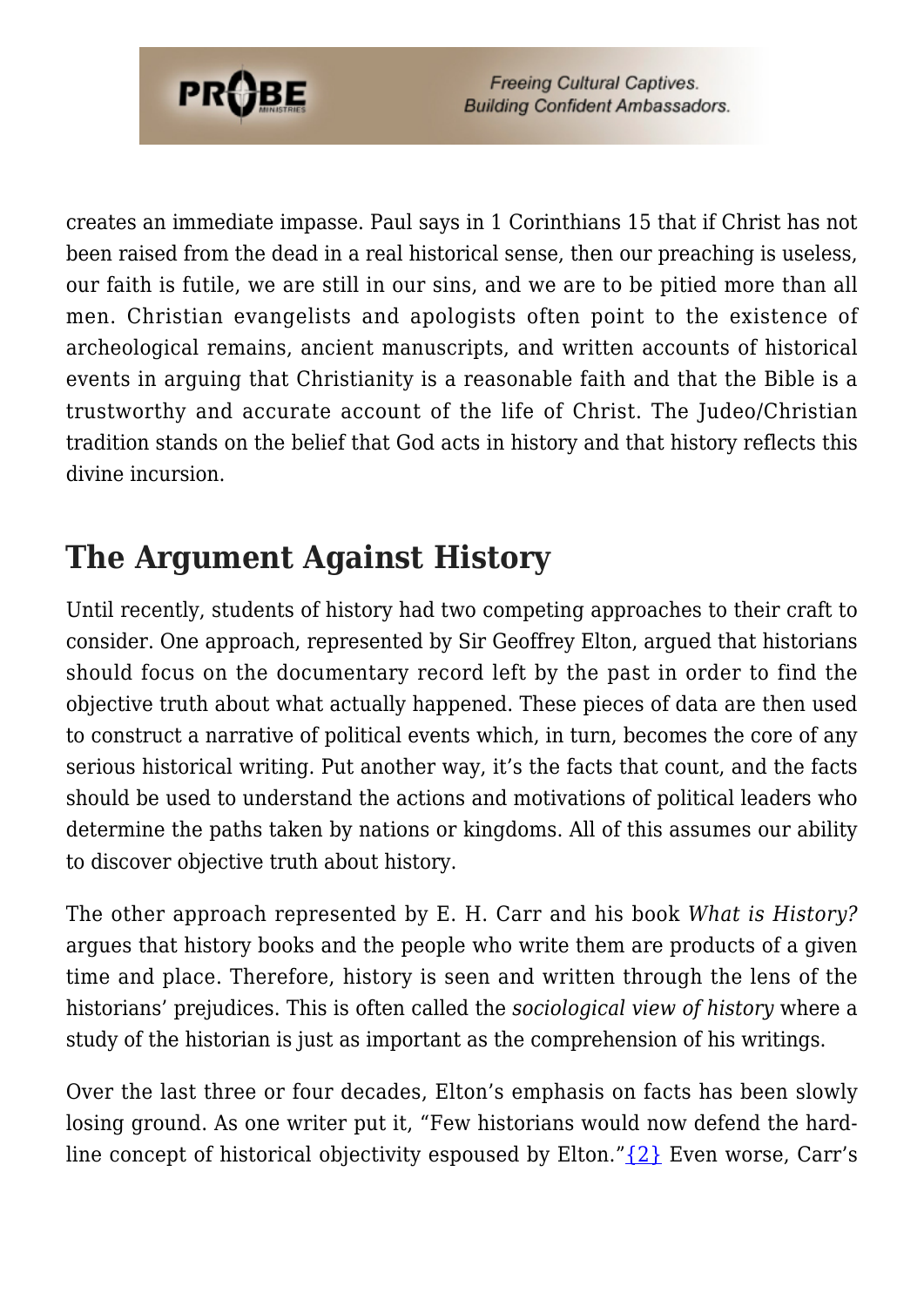

sociological view is being replaced by one that is even further removed from seeing history as objective truth. The arrival of postmodern theory in the 1980s eradicated the search for historical truth and diminished the voice of professional historians to be just one discourse among many.

Historian David Harlan commented that by the end of the 1980s most historians—even most working historians—had all but given up on the possibility of acquiring reliable, objective knowledge about the past.[{3}](#page-6-2) By the mid-1990s some historians were saying that "History has been shaken right down to its scientific and cultural foundations." $\{4\}$  An Australian academic went so far as to declare the killing of history. $\{5\}$ 

The denial of objective historical knowledge is impacting our culture and the church. Individuals involved with a movement called [the Emergent Church](https://www.probe.org/the-emerging-church/) generally agree with postmodernity's denial of our ability to know objective historical truth. They also claim that those who believe they can be certain about the past are dangerous. But it is the culture at large, and especially the unsaved that makes this issue so important.

### **A Double Standard**

A close look at this issue reveals a growing tendency to utilize a double standard when it comes to determining what happened in the past.

It seems that the only historical record that Western culture is certain of is that the Nazis committed mass genocide against six million European Jews. The rest of history is relegated to the uncertainties of our postmodern suspicions. This loss of confidence has become so extreme that some nations, especially in Europe, have resorted to the force of law to regulate what can and what cannot be said regarding some historical events.

Let's look at one example. France has made it a crime to deny the Holocaust and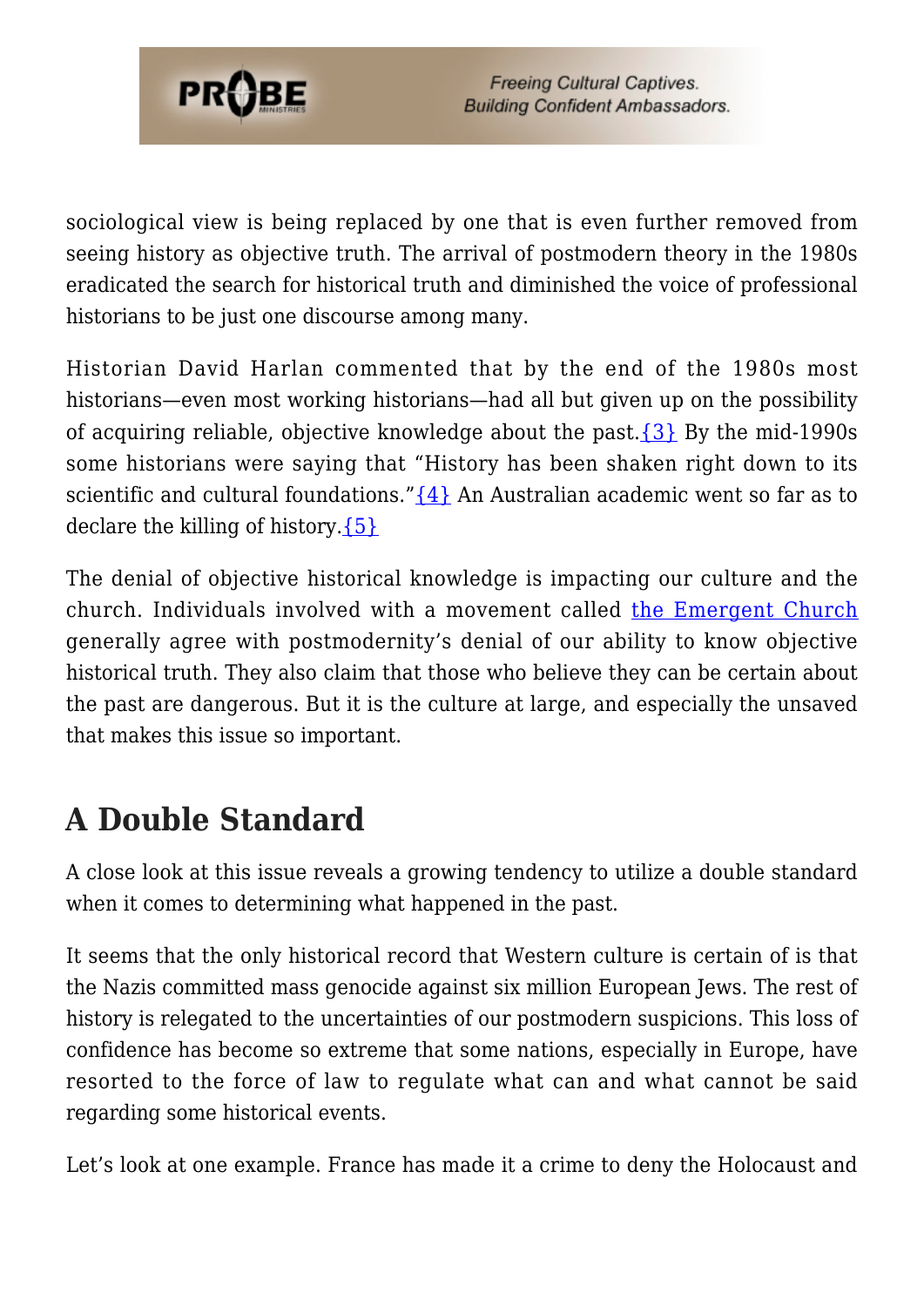

has successfully prosecuted a number of authors who have questioned the particulars of the event. Once a nation goes down this path of legislated historical truth, it's difficult to turn back. French lawmakers recently attempted to legislate away denials of the Armenian genocide in 1915 by the Turkish Ottomans. The problem with these actions is not the historical accuracy of the position taken by the French government (the historical evidence supports the French view), but rather that history is being decided by legislative acts rather than by a consensus of historians who hold academic standards in high regard.

The temptation to legislate historical truth lures the other side to legislate its own version. Turkey has now prosecuted authors for admitting the possibility that the Armenian holocaust actually happened in 1915. It was decided that such a view was un-Turkish.

If objective historical truth cannot be discerned, it doesn't make much sense to legislate one version of it. This Orwellian response to a loss of academic confidence only creates mistrust and a greater opportunity for the abuse or propagandistic use of history.

How should Christians respond to this battle over the past?

History is important to the Christian faith. We need to encourage high standards of academic scholarship, even when the outcome doesn't immediately support our biblical views. We also need to humbly concede that the process will be inexact, and that absolute certainty regarding any single event will always escape our grasp. Our goal should be to find a middle position between absolute certainty about what happened and the complete despair that some postmodernists advocate.

### **Converging Lines of Evidence**

Can we really know anything about history? Thus far we have considered some of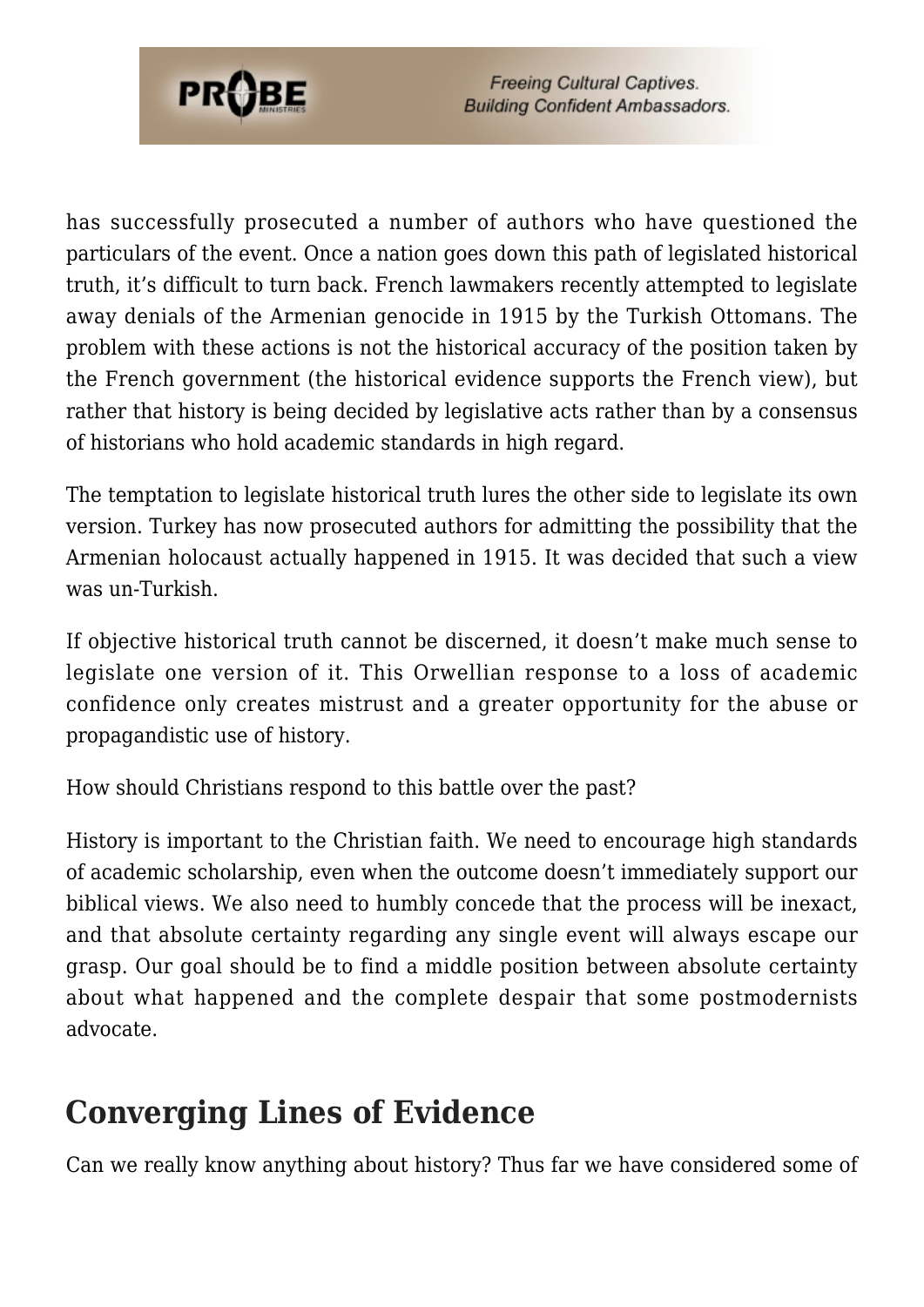

the arguments against what is called objective historical knowledge or historical certainty. Let's look now at three ways of thinking about doing history that might help restore confidence in the process.

The first method is called the *converging lines of evidence* approach. How would this technique apply to the subject of the Holocaust? The first sources of evidence would include written documents and photographs from the period, including personal letters, official papers, and business forms. German administrators were highly efficient record keepers, thus making significant amounts of data available. Another source of evidence would be eyewitness accounts from survivors. These have been carefully collected and recorded over the years. Evidence from the physical remains of the concentration camps themselves and inferential evidence from comparing European population counts before and after the war provide more resources. None of this information is taken at face value, and no one line of evidence is conclusive. But as the evidence accumulates our confidence in understanding the event rises with it.

The second model for acquiring historical knowledge is called the *hermeneutical spiral*. This method argues that every time we ask a question regarding a topic, the research gives us answers that bring us a little closer to understanding the event. It also gives us new questions to research. Each pass we make at understanding brings us a little closer to the event itself. If applied to understanding Paul's letter to the church in Corinth, one might begin by reading the letter in English and attempting to understand its purpose or message. This would raise questions about Paul's audience, prompting research into the culture of the first century. Eventually one might learn biblical Greek to better understand exactly what Paul was trying to communicate. As D. A. Carson writes, "I hold that it is possible and reasonable to speak of finite human beings knowing some things truly, even if nothing exhaustively or omnisciently." ${6}$ 

The third approach is known as the *fusion of horizons* model. Just as no two people have an identical view of the horizon, no two people will have an identical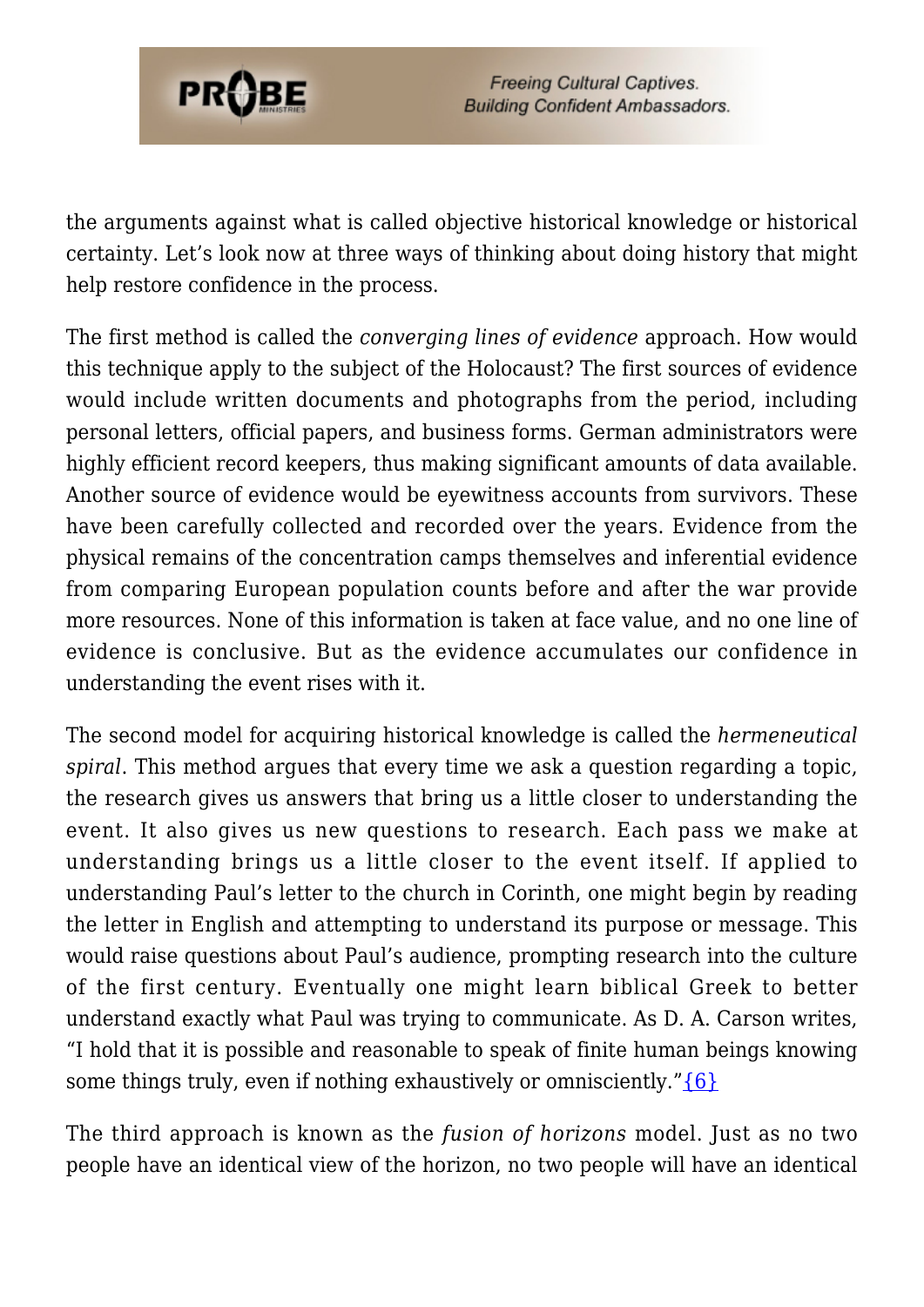

perspective on a historical event. They will interpret the event differently because of their cultural backgrounds. To overcome this, the learner must try to step out of his or her current cultural setting, with its beliefs and presuppositions, and then become immersed in the language, ideas, and beliefs of the past, attempting to step into the shoes of those participating in the event itself.

## **History and Christianity**

Bernard Lewis, perhaps America's foremost scholar on the Middle East, writes that great efforts have been made, and continue to be made, to falsify the record of the past and to make history a tool of propaganda. $\{7\}$  How does this falsifying of history impact Christians and the church?

First, the Christian faith stands on a historical foundation. Unlike other religious systems, a real person, not just teachings or a life example, is at the center of Christianity. Jesus provided a once-for-all payment for sin, and it is our faith in that provision that makes salvation possible. Christians also believe that God has revealed himself through the inspired writings of the Old and New Testaments. Since their influence depends on both their antiquity and authenticity, archeological remains and ancient manuscripts are vital for making a defense for the authority of the Bible.

Second, historical knowledge is important when we answer critics of the Christian faith. A current example is the comparison of Islam and Christianity regarding tolerance and civil rights. The myth of Islamic tolerance was created in the seventeenth century when French Protestants used Islam to shame the Catholic Church.[{8}](#page-6-7) Unfortunately, they had little or no firsthand experience with the brutality of Islam towards those under its rule. This tolerance myth has been utilized in recent decades by Muslim writers in the West to continue the misinformation. Only recently have scholars begun to speak out and refute the tolerance myth and uncover the brutality of worldwide jihad over the centuries. It